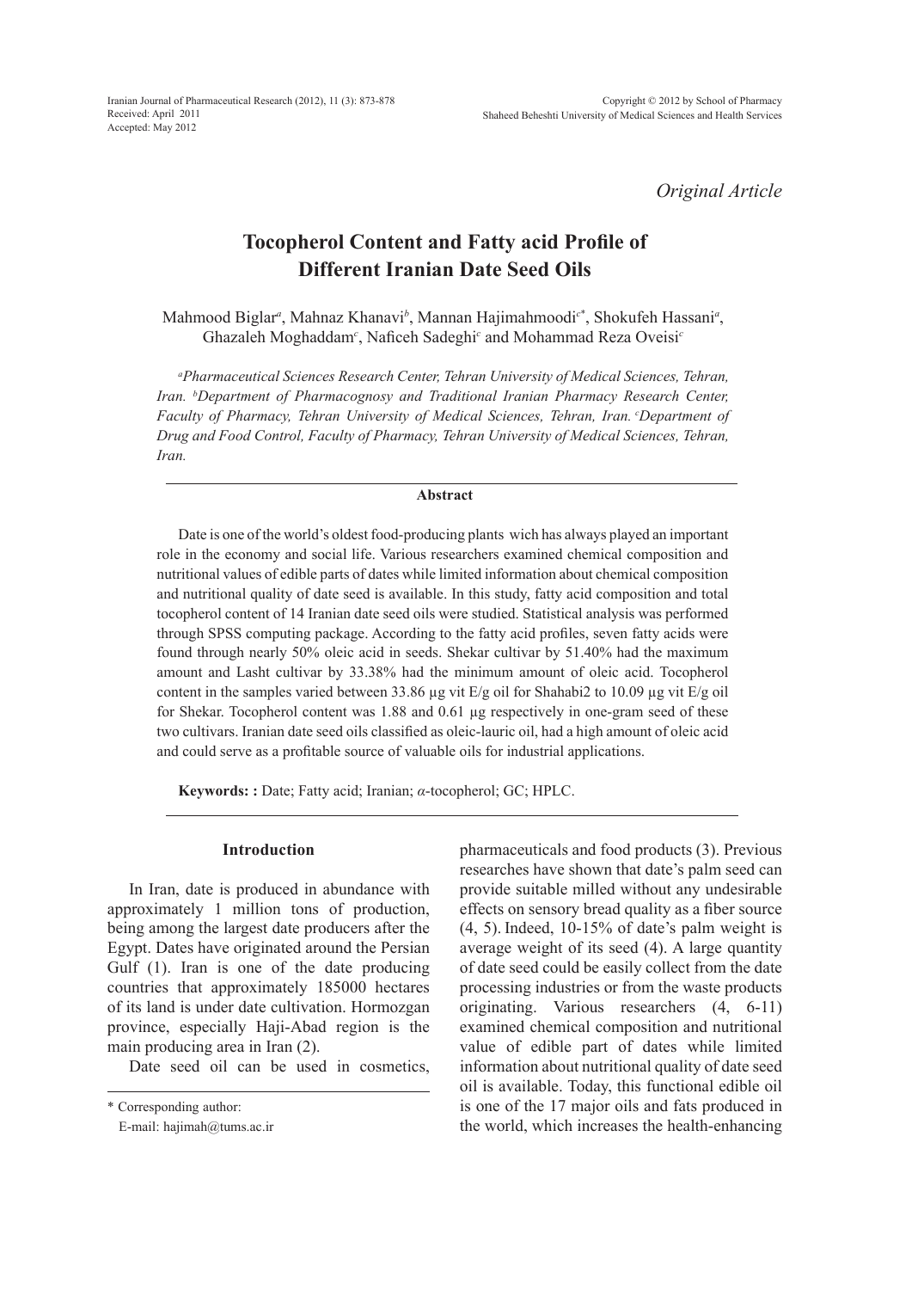nutrients by its antioxidants (12, 13).

It has been hypothesized that the date seed oils are rich in tocopherols and can be considered as one of the sources of vitamin E securing. Moreover, fatty acids are important factor, which have directly effect on quality of date oils (13).

Due to this importance, free fatty acid composition and tocopherols content of the 14 Iranian date seed oils were analyzed through gas chromatography and high performance liquid chromatography, respectively.

# **Experimental**

# *Seed materials*

Fourteen different date cultivars consist of Shahabi2, Shahabi, Goftar, Zahedi, Kabkab, Shekar, Dalki 2, Majul, Khenizi, Sayer, Lasht, Shahani, Maktub and Khasuee obtained from a local farm in Bushehr, Iran, at the beginning of harvest season in 2006. The shape, size and color of each variety were completely different. Voucher specimens had identified and deposited in the Herbarium of the Agricultural Research and Natural Resource Center of Bushehr province, Bushehr, Iran. They were dispatched through the airplane to Tehran University of Medical Sciences. Mature fruits of uniform size, free of physical damage and injury from insects and fungal infection, were selected and used for all experiments. Upon arrival at the laboratory, the samples (500 g portions) were packed in polyethylene bags, sealed and stored at 2-8°C until analysis.

### *Lipid extraction*

Twenty seeds of each date cultivars were washed with distilled water, dried and then grounded to a fine powder. The lipid of each seed cultivars (20 g) was extracted using *n*-hexane in a soxhlet apparatus for 8 h. The lipids were weighed after the solvent evaporation and then stored at -10°C until analysis.

### *Tocopherol analysis*

For tocopherol analysis, 0.2 g of each extracted oils were weighed, 5 mL of ascorbic acid solution (0.1 M) and 20 mL of potassium hydroxide solution (2 M) were added and heated at 60°C for 45 min. After filtering the mixture,

10 mL of saturated sodium chloride solution and 10 mL of butanol in *n*-hexane (5 mg/L) were added and then, samples were stirred by vortex mixer for 1 min. The hexane phases including tocopherols were dried through adding anhydrous sodium sulfate.

The residue was re-extracted by 5 mL *n*-hexane. This new fraction was combined with the first extract and the hexane residue flushed by nitrogen stream. The samples were redissolved in 1 mL of methanol, filtered and kept at -20°C until analysis. The sample's tocopherol content was analyzed using UV-HPLC system and Eurospher 100-C8 column (4.6 mm  $\times$  25 cm) eluted isocratically with the acetonitrile : water (93 : 7) with a flow rate of one mL/min. The wavelength was set up at 294 nm.

# *Fatty acid composition*

For fatty acid analysis, 0.5 g of each oil cultivar was weighed and 5 mL of NaOH (50 mg/mL) in isopropanol was added and heated in boiling water bath for 30 min. After evaporating the isopropanol and saponifying the oils, 0.35 mL of  $H_2SO_4$ :  $H_2O$  (2 : 1) was wisely added to the soap drop.

A volume of 10 mL hexane : butanol (100 : 1) solution containing octadecanoic acid ester (3 mg/mL) as an internal standard was added to the tube. The solution was filtered through a 0.45  $\mu$ m filter and a volume of 1  $\mu$ L was injected.

The fatty acids were analyzed using GC (Dani, 1000 DPC model) fitted with a capillary column AT-1000 (25 m  $\times$  0.32 mm id, 0.2 µm film thicknesses). The injector and detector temperatures were set at 250°C and 280°C, respectively. The initial oven temperature was held for 2 min at 180°C followed by ramping at 22°C/min to 240°C and then held again for 25 min (14).

# **Results and Discussion**

The total fat, the saturated and unsaturated fatty acid contents, the ratio between unsaturated and saturated fatty acids (USFA/SFA ratios) and the Cox value of each date seed oils are presented in Table 1. The highest percentage of oil was in Maktub cultivar whilst the minimum amount was found in Kabkab. It can be seen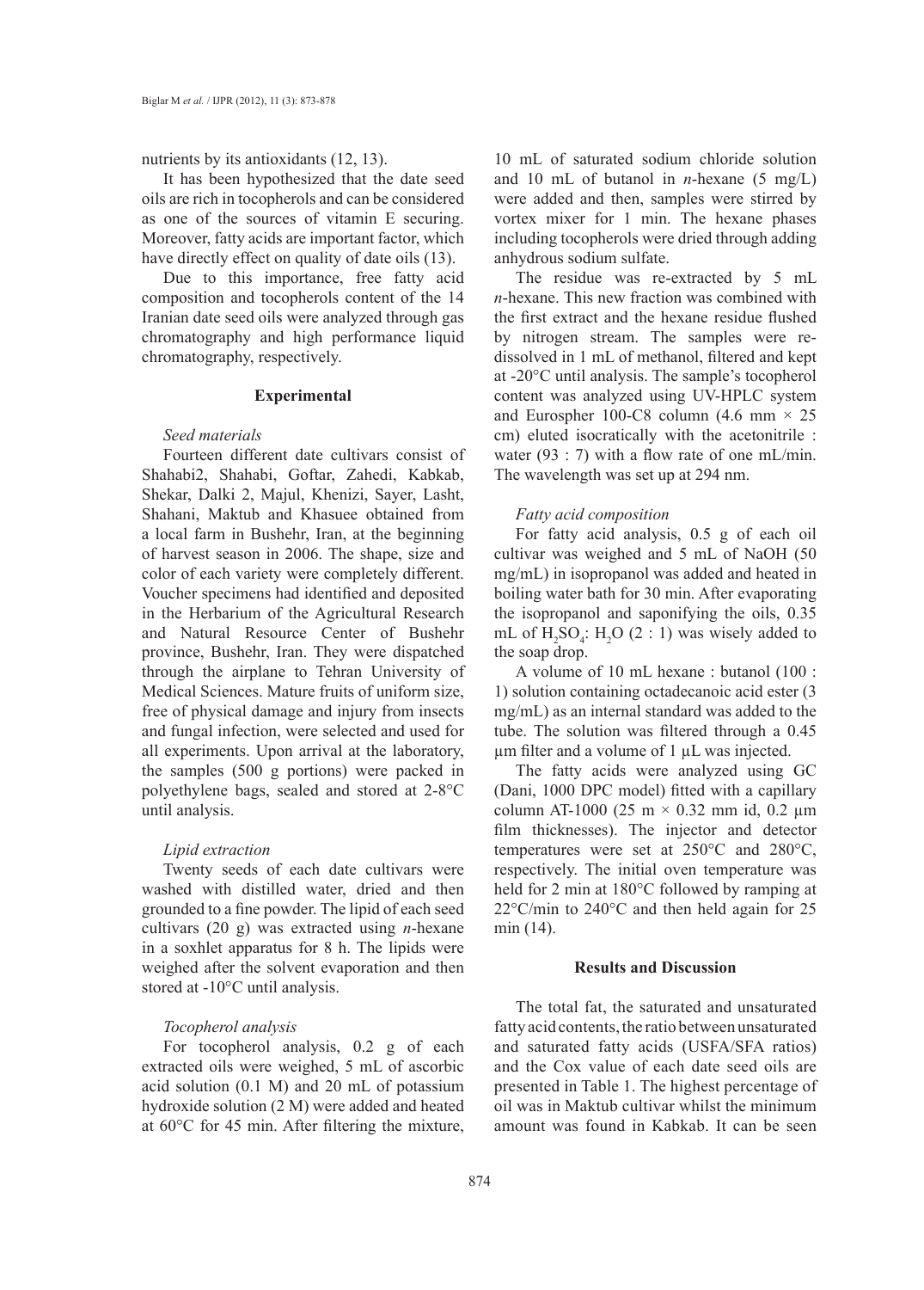| Cultivar       | Fat content $(\% )$ | SFA(%)                        | USFA $(%)$                    | USFA/SFA $(%)$               | $\cos$ value $(\% )$         |
|----------------|---------------------|-------------------------------|-------------------------------|------------------------------|------------------------------|
| Shahabi2       | 5.57                | $41.35 \pm 0.32$ <sup>c</sup> | 49.19 $\pm$ 0.56 $\text{°}$   | $1.18 \pm 0.01$ <sup>a</sup> | $1.07 \pm 0.02$ <sup>b</sup> |
| Sh Shahabi     | 4.83                | $51.04 \pm 0.40^b$            | $48.18 \pm 0.38$ <sup>c</sup> | $0.94 \pm 0.01$ <sup>b</sup> | $1.05 \pm 0.01^b$            |
| Goftar         | 6.27                | $48.47 \pm 0.09$ <sup>b</sup> | $51.52 \pm 0.09$ <sup>b</sup> | $1.06 \pm 0.00$ <sup>b</sup> | $1.24 \pm 0.02$ <sup>c</sup> |
| Zahedi         | 6.28                | $49.41 \pm 1.51$ <sup>b</sup> | $50.58 \pm 1.51$ <sup>b</sup> | $1.02 \pm 0.06$ <sup>b</sup> | $1.09 \pm 0.02$ <sup>b</sup> |
| Kabkab         | 4.60                | $54.30 \pm 1.83$ <sup>b</sup> | $45.69 \pm 1.83$ <sup>c</sup> | $0.84 \pm 0.06$ <sup>c</sup> | $1.14 \pm 0.09$ <sup>b</sup> |
| Shekar         | 6.05                | $42.74 \pm 1.20$ <sup>c</sup> | $57.25 \pm 1.20^a$            | $1.34 \pm 0.06^a$            | $1.11 \pm 0.03^b$            |
| Kabkab Dalki 2 | 6.01                | $50.93 \pm 0.37$ <sup>b</sup> | $49.06 \pm 0.37$ <sup>b</sup> | $0.96 \pm 0.14^b$            | $1.15 \pm 0.01^b$            |
| Majul          | 7.01                | $47.54 \pm 0.99$ <sup>b</sup> | $51.93 \pm 1.00^b$            | $1.09 \pm 0.04$ <sup>b</sup> | $1.20 \pm 0.02^b$            |
| Khenizi        | 5.92                | $48.40 \pm 1.09^b$            | $51.10 \pm 1.17$ <sup>b</sup> | $1.05 \pm 0.04$ <sup>b</sup> | $1.13 \pm 0.02^b$            |
| Sayer          | 7.11                | $49.26 \pm 0.61$ <sup>b</sup> | $50.73 \pm 0.61^b$            | $1.03 \pm 0.02^b$            | $1.14 \pm 0.01$ <sup>b</sup> |
| Lasht          | 6.71                | $52.81 \pm 4.11$ <sup>b</sup> | $38.75 \pm 0.44$ <sup>d</sup> | $0.73 \pm 0.05$ <sup>c</sup> | $0.88 \pm 0.01$ <sup>a</sup> |
| Shahani        | 6.45                | $60.17 \pm 0.89$ <sup>a</sup> | $39.82 \pm 0.89$ <sup>d</sup> | $0.66 \pm 0.02$ <sup>d</sup> | $0.90 \pm 0.01$ <sup>a</sup> |
| Maktub         | 7.72                | $51.22 \pm 0.84$ <sup>b</sup> | $48.30 \pm 0.80$ <sup>c</sup> | $0.94 \pm 0.03^b$            | $1.07 \pm 0.01$ <sup>b</sup> |
| Khasuee        | 4.62                | 49.99±1.43 <sup>b</sup>       | $50.00 \pm 1.43$ <sup>b</sup> | $1.00 \pm 0.05^b$            | $0.99 \pm 0.02^b$            |

**Table 1.** Total fat, saturated and unsaturated content and oxidative stability of 14 different Iranian date seed oils.

Values in the same column bearing different superscripts are significantly ( $p \le 0.05$ ) different.

SFA: Saturated fatty acid, USFA: Unsaturated fatty acid.

that Shekar cultivar was rich in USFA and Shahani had the maximum percentage of SFA due to its high level of lauric acid. The fatty acid profiles in 14 different Iranian date seed oil can be seen in Table 2. Within each type of fatty acid, there were small variations but at least six identifiable peaks with suitable baseline separations can be illustrated from gas chromatogram. The major founded fatty acids in the samples were lauric, myristic, palmitic, stearic, oleic and linoleic acid. Oleic acid made up nearly half of the fat in most of the seeds and ranged from 33.38% for Lasht cultivar to 51.40% for Shekar. This finding was in well agreement with those reported in the literature (3, 15, 16). The second prevalent fatty acid was lauric acid by 24.35% mean content, ranged from 18.78% for Shekar cultivar to 31.61% in Shahani.

Table 3 shows the average tocopherol content in date seed oil cultivars based on onegram oil seed. Shekar had the least tocopherol content in one-gram oil  $(10.09 \text{ µg} \text{ vit } E/\text{g} \text{ oil})$ and the maximum amount observed in Shahabi 2 (33.86 µg vit E/g oil). In this study, a positive correlation also observed between tocopherol content in oil and seed cultivars.

In view of the widespread cultivation of dates in Iran, this study was conducted to evaluate some quality indices, fatty acids, mean tocopherols and oxidative stability of fourteen date seed oils. These cultivars are well known owing to their common preference, popularity, economic price, as well as the high availability throughout the year.

In general, date seed oil is characterized by the presence of five major fatty acids (oleic, lauric, myristic, linoleic and palmitic) which together composed about 95% of the total fatty acids. Besbes *et al.* in 2004 (3) studied the chemical composition of two date seeds and reported oleic acid as the major fatty acid by 41.3% and 47.7% content. Lasht and shekar cultivars in the present study by  $33.38 \pm 0.37\%$ and  $51.40 \pm 1.13\%$  had the least and the highest oleic acid content respectively. Al-Hooti *et al.* in 1998 (15) found a higher oleic acid amount (53.3-58.8%) in United Arab Emirate cultivars. In their work, the date seed cultivars can be classified to oleic-lauric or oleic-linoleic oil based on two major fatty acids. The Iranian cultivars in this paper were oleic-lauric oils and the linoleic acid was the minimum among five major fatty acids. The third prevalent fatty acid in the Al-Hooti and Besbes studies was linoleic, but myristic acid in our work reported as a third major fatty acid. The highest linoleic acid contents in this work are reported in Goftar,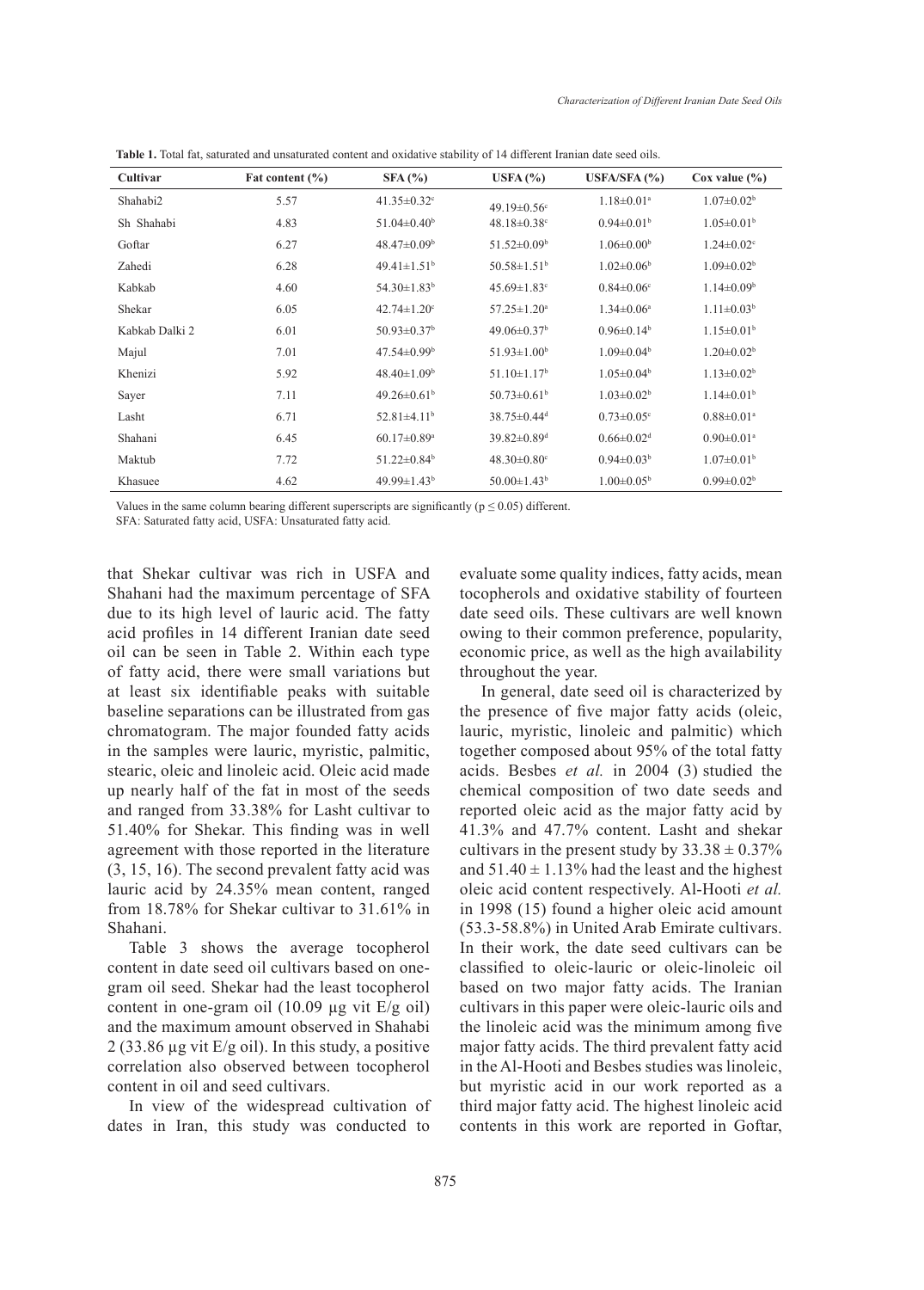| Cultivar       | Luric %                       | Myristic %                     | Palmitic %                    | Palmitoleic %                | Stearic %                    | Oleic %                       | Linoleic %                    | Other %                       |
|----------------|-------------------------------|--------------------------------|-------------------------------|------------------------------|------------------------------|-------------------------------|-------------------------------|-------------------------------|
| Shahabi 2      | $23.14\pm0.13^b$              | 1 5.33 $\pm$ 0.16 <sup>b</sup> | 10.34 $\pm$ 0.20 <sup>b</sup> | 0.0                          | $2.52 \pm 0.08$ <sup>a</sup> | 42.87 $\pm$ 0.16 <sup>b</sup> | $6.31 \pm 0.12^b$             | $0.0 + 0.00$                  |
| Shahabi        | $23.33 \pm 0.19^b$            | 1 4.73 $\pm$ 0.16 <sup>b</sup> | $10.79 \pm 0.11$ <sup>b</sup> | 0.0                          | $2.17 \pm 0.07$ <sup>a</sup> | 41.98 $\pm$ 0.24 <sup>b</sup> | $6.19 \pm 0.143$ <sup>b</sup> | $0.77 \pm 0.07$ <sup>a</sup>  |
| Goftar         | $23.22 \pm 0.07$ <sup>b</sup> | $12.42 \pm 0.03$ °             | $10.26 \pm 0.17$ <sup>b</sup> | $0.08 \pm 0.02$ <sup>a</sup> | $2.55 \pm 0.08$ <sup>a</sup> | $43.55 \pm 0.13^b$            | $7.88 \pm 0.21$ <sup>a</sup>  | $0.00 \pm 0.00$               |
| Zahedi         | $25.95 \pm 1.04$ <sup>b</sup> | $11.42 \pm 0.59$ <sup>c</sup>  | $9.59 \pm 0.557$ <sup>b</sup> | 0.000                        | $2.44 \pm 0.41$ <sup>a</sup> | $44.29 \pm 1.74$ <sup>b</sup> | $6.29 \pm 0.33$ <sup>b</sup>  | $0.00 \pm 0.00$               |
| Kabkab         | $25.80 \pm 1.95^{\rm b}$      | $12.46 \pm 0.82$ <sup>c</sup>  | $12.14 \pm 0.50$ <sup>a</sup> | $0.87 \pm 1.28$ <sup>a</sup> | $3.89 \pm 2.47$ <sup>a</sup> | $37.28 \pm 1.60$ <sup>c</sup> | $7.54 \pm 0.85$ <sup>a</sup>  | $0.00 \pm 0.00$               |
| Shekar         | $18.78 \pm 0.91$ <sup>b</sup> | $10.22 \pm 0.22$ <sup>d</sup>  | $10.70 \pm 0.20$ <sup>b</sup> | 0.000                        | $3.03 \pm 0.29$ <sup>a</sup> | $51.40 \pm 1.13$ <sup>a</sup> | $5.85 \pm 0.26$ <sup>c</sup>  | $0.00 \pm 0.00$               |
| Kabkab Dalki 2 | $25.58 \pm 0.08$ <sup>b</sup> | $11.68 \pm 0.07$ <sup>c</sup>  | $11.38 \pm 0.30$ <sup>a</sup> | 0.000                        | $2.29 \pm 0.11$ <sup>a</sup> | $41.96 \pm 0.60^b$            | $7.09 \pm 0.24$ <sup>a</sup>  | $0.00 \pm 0.00$               |
| Majul          | $23.39 \pm 0.67$ <sup>b</sup> | $11.26 \pm 0.30$ <sup>c</sup>  | $9.78 \pm 0.17$ °             | 0.000                        | $3.09 \pm 0.12$ <sup>a</sup> | $44.53 \pm 0.85^b$            | $7.40 \pm 0.15$ <sup>a</sup>  | $0.51 \pm 0.16^a$             |
| Khenizi        | $24.04 \pm 0.92$ <sup>b</sup> | $11.69 \pm 0.21$ °             | $10.27 \pm 0.10^b$            | 0.000                        | $2.38 \pm 0.04$ <sup>a</sup> | $44.38 \pm 1.03^b$            | $6.71 \pm 0.16$ <sup>b</sup>  | $0.48 \pm 0.10$ <sup>a</sup>  |
| Sayer          | $23.59 \pm 0.81$ <sup>b</sup> | $13.04 \pm 0.19$ <sup>c</sup>  | $10.79 \pm 0.21$ <sup>b</sup> | 0.000                        | $1.84 \pm 0.25$ <sup>a</sup> | $43.88 \pm 0.50^b$            | $6.85 \pm 0.14$ <sup>b</sup>  | $0.00 \pm 0.00$               |
| Lasht          | $22.10 \pm 1.02$ <sup>c</sup> | $19.66 \pm 2.32$ <sup>a</sup>  | $8.33 \pm 0.22$ <sup>d</sup>  | $0.07 \pm 0.00$ <sup>a</sup> | $2.47 \pm 0.09^a$            | $33.38 \pm 0.37$ <sup>d</sup> | $5.30 \pm 0.10$ <sup>c</sup>  | $7.67 \pm 10.39$ <sup>a</sup> |
| Shahani        | $31.61 \pm 0.81$ <sup>a</sup> | $16.17 \pm 0.22^b$             | $10.89 \pm 0.11$ <sup>b</sup> | 0.000                        | $1.48 \pm 0.13$ <sup>a</sup> | $34.40 \pm 0.82$ <sup>c</sup> | $5.42 \pm 0.07$ <sup>c</sup>  | $0.00 \pm 0.00$               |
| Maktub         | $24.71 \pm 0.35^b$            | $13.29 \pm 0.27$ °             | $10.94 \pm 0.54$              | 0.000                        | $2.26 \pm 0.04$ <sup>a</sup> | $41.97 \pm 0.72$ <sup>b</sup> | $6.33 \pm 0.07$ <sup>b</sup>  | $0.46 \pm 0.07$ <sup>a</sup>  |
| Khasuee        | $25.72 \pm 2.30^b$            | $12.42 \pm 0.72$ <sup>c</sup>  | $9.53 \pm 0.85$ <sup>c</sup>  | 0.000                        | $2.31 \pm 0.29$ <sup>a</sup> | $44.68 \pm 1.62^b$            | $5.31 \pm 0.27$ °             | $0.00 \pm 0.00$               |

**Table 2.** Fatty acid profile of 14 different Iranian date seed oils.

Values in the same column bearing different superscripts are significantly ( $p \le 0.05$ )

Kabkab, Kabkab Dalki2 and Majul cultivars as about 7.3% and it is not comparable with those reported by Besbes for Allig cultivar  $(21.0 \pm$  $0.29\%$ ).

This study showed that Shekar cultivar was rich in USFA; so this is a direct implication use of this cultivar since the USFAs decline serum cholesterol levels and subsequently protect human against cardiovascular disease (17). Moreover, the quality of oil and its use depends on the proportion of oleic and linoleic acid (18).

Shahani cultivar had the maximum percentage of SFAs due to its high level of lauric acid. Hence, this cultivar is suggested for industrial usages.

The oxidative stability of date seed oil was higher than common vegetable oils due to the low content of linoleic and lack of linolenic as a PUFA acid in order to Cox value formula (Table 1).

As mentioned previously, Cox value column shows that Lasht cultivar could easily be conserved since its oxidative stability is more than the other ones. The mean content of studied date seeds Cox value (1.08) is lower than sunflower  $(6.48)$ , sesame  $(6.27)$ , rice bran (4.37) and pistacia atlantica (3.99, 4.13) (19, 20). These values revealed that date seed oil is more resistant to oxidation compared with mentioned oils.

Oxidation procedure not only reduces the food quality and nutritional value but also increases the cancer and cardiovascular diseases and in this paper, the Lasht cultivar had the minimum desire to the oxidation (Table 1). It is clear that most of the studied cultivars consist of Shahabi 2, Goftar, Zahedi, Shekar, Majul, Khenizi, Sayer and Khasuee, contain more unsaturated than saturated fatty acids, but some minor variation were found in the fatty acid profile from one cultivar to another and these differences could be due to the genetic variation. Shahabi2 is the richest one among the other cultivars according to the tocopherol content. The average tocopherol of date seeds was  $18.32 \pm 6.78$  µg vit E/g oil and is comparable with *α*-tocopherol content of apricot seeds in Yildirim research, which was from 3.10 μg/g to 22.45 μg/g (21). In addition, the date seeds tocopherol amount of present study is less than grape seeds amount. Wie *et al*. in 2009 studied the vitamin E content of 14 different grape seed cultivars. The total concentration of grape seed tocopherol and tocotrienol was in the range of 353-688 µg/ g oil (22).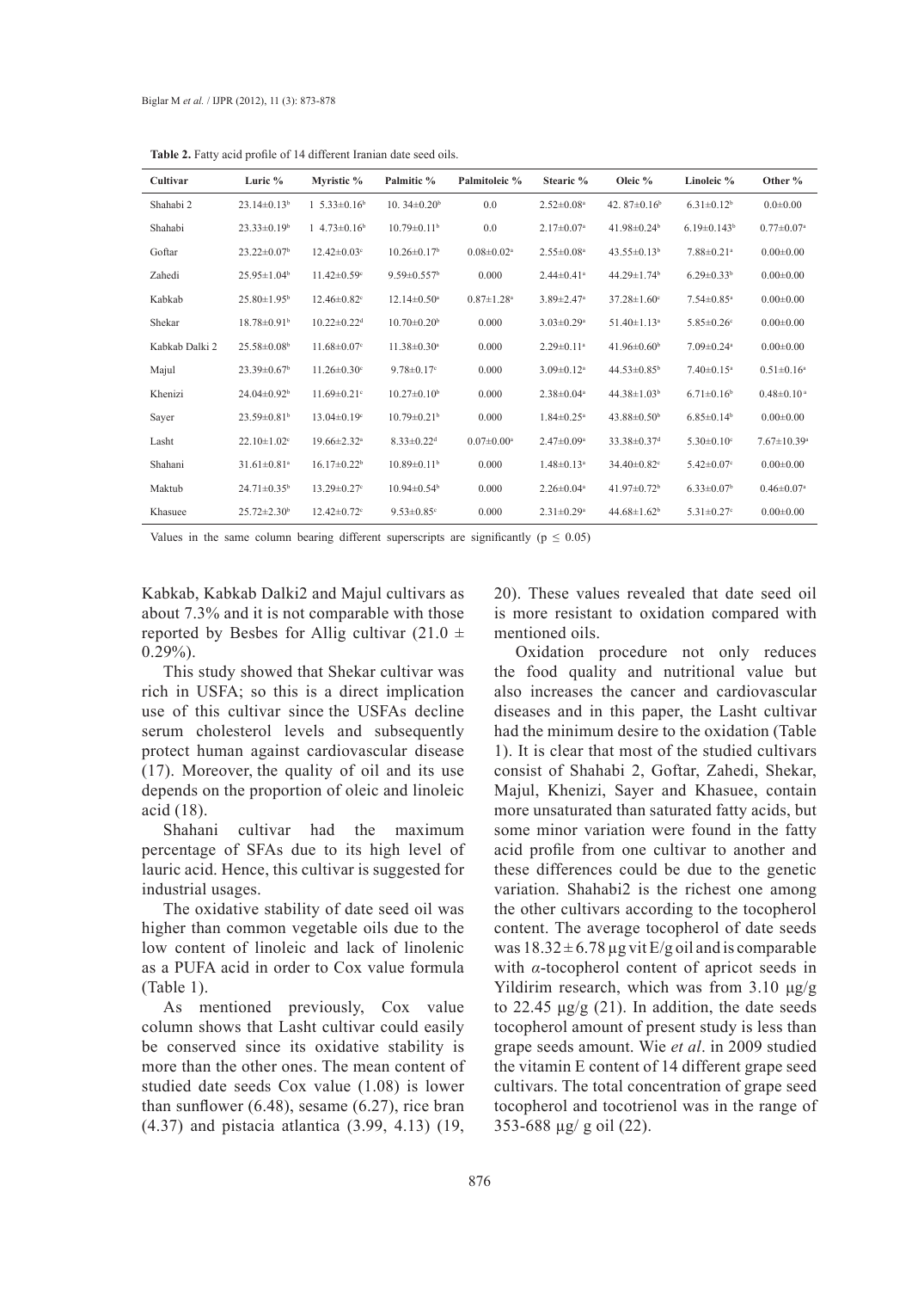| Cultivar       | Mean ( $\mu$ g vit E/g oil) | $Mean(\mu g \text{ vit } E/g \text{ kernel})$ |
|----------------|-----------------------------|-----------------------------------------------|
| Shahabi 2      | $1.40 \pm 33.86$            | $18.81 \pm 0.08$                              |
| Shahabi        | $0.06 \pm 17.22$            | $0.82 \pm 0.00$                               |
| Goftar         | $0.44 \pm 14.54$            | $0.91 \pm 0.02$                               |
| Zahedi         | $0.39 \pm 12.66$            | $20.79 \pm 0.0$                               |
| Kabkab         | $0.15 \pm 17.32$            | $0.79 \pm 0.00$                               |
| Shekar         | $0.47 \pm 10.09$            | $0.61 \pm 0.02$                               |
| Kabkab Dalki 2 | $0.08 \pm 11.66$            | $0.70 \pm 0.00$                               |
| Majul          | $0.57 \pm 16.70$            | $1.18 \pm 0.01$                               |
| Khenizi        | $0.18 \pm 12.25$            | $0.72 \pm 0.01$                               |
| Sayer          | $1.36 \pm 25.48$            | $1.81 \pm 0.10$                               |
| Lasht          | $0.44 \pm 27.86$            | $1.87 \pm 0.03$                               |
| Shahani        | $0.51 \pm 17.45$            | $1.12 \pm 0.03$                               |
| Maktub         | $17.42 \pm 0.03$            | $1.34 \pm 0.00$                               |
| Khasuee        | $22.04 \pm 0.79$            | $1.00 \pm 0.03$                               |

**Table 3.** The average content of tocopherol in 14 different of Iranian date seeds oil.

#### **Conclusion**

Cultivars used in this study are commercially important in production. The results of the present investigation show that the Iranian dates are important regarding their fatty acid composition and remarkable high amount of tocopherol. The results can provide an extra income and may contribute to have good nutritional values of this product.

### **Acknowledgment**

This work was supported by the grant from the research council of Tehran University of Medical Sciences, Tehran, Iran.

#### **References**

- Loutfy I and El-Juhany. Degradation of date palm (1) trees and date production in arab countries: causes and potential rehabilitation. *Aust. J. Basic Appl. Sci*. (2010) 4: 3998-4010.
- Liolios CC, Sotiroudis GT and Chinou I. Fatty acids, (2) sterols, phenols and antioxidant activity of *Phoenix theophrasti* fruits growing in Crete, Greece. *Plant Foods Hum. Nutr*. (2009) 64: 52-61.
- (3) Besbes S, Blecker C, De Roanne C, Drira N and Attia H. Date seeds: chemical composition and characteristic profiles of the lipid fraction. *Food Chem*. (2004) 84: 577-84.
- Almana HA and Mahmoud R. Palm date seed as an (4) alternative source of dietary fiber in Saudi bread. *Ecol.*

*Food Nutr*. (1994) 32: 261-70.

- Al-Sheikh H. Date-palm fruit spoilage and seed-borne (5) fungi of Saudi Arabia. *Res. J. Microbiol*. (2009) 4: 208-13.
- Mohammed S, Shabana HR and Mawlod EA. (6) Evaluation and identification of Iraqi date cultivars: characteristic of fifty cultivars. *Date Palm J*. (1983) 2: 27-55.
- (7) Salem SA and Hegazi SM. Chemical composition of Egyptian dry dates. *J. Sci. Food Agric*. (1971) 22: 632-3.
- Sawaya WN, Khatchadourian HA, Khalil JK, Safi (8) WM and Al-Shalhat A. Growth and compositional change during the various development stages of some Saudi Arabian date cultivars. *J. Food Sci*. (1982) 47: 1489-92.
- El-shurfa MY, Ahmad HS and Abou-Naji SE. Organic (9) and inorganic constituents of date palm pit (seed). *Date Palm J.* (1982) 1: 275-84.
- El-Sohaimy SA and Hafez EE. Biochemical and (10) nutritional characterizations of date palm fruits (*Phoenix dactylifera* L.). *J. Appl. Sc.i Res.* (2010) 3: 1060-67.
- (11) Shams Ardekani MR, Khanavi M, Hajimahmoodi M, Jahangiri M and Hadjiakhoondi A. Comparison of antioxidant activity and total phenol contents of some date's seed varieties from Iran. *Iranian J. Pharm. Res*. (2010) 9: 141-6.
- $(12)$  Goh SH, Choo Y and Ong M. Minor constituents of palm oil. *J. Assoc. off. Anal. Chem*. (1985) 62: 237-40.
- (13) Saad B, Ling CW, Jab MS, Lim BP, Abdussalam Salhin MA, Wai WT and Saleh MI. Determination of free fatty acids in palm oil samples using non-aqueous flow injection titrimetric method. *Food Chem*. (2007) 102: 1407-14.
- (14) Hajimahmoodi M, Vander Heyden Y, Sadeghi N, Jannat